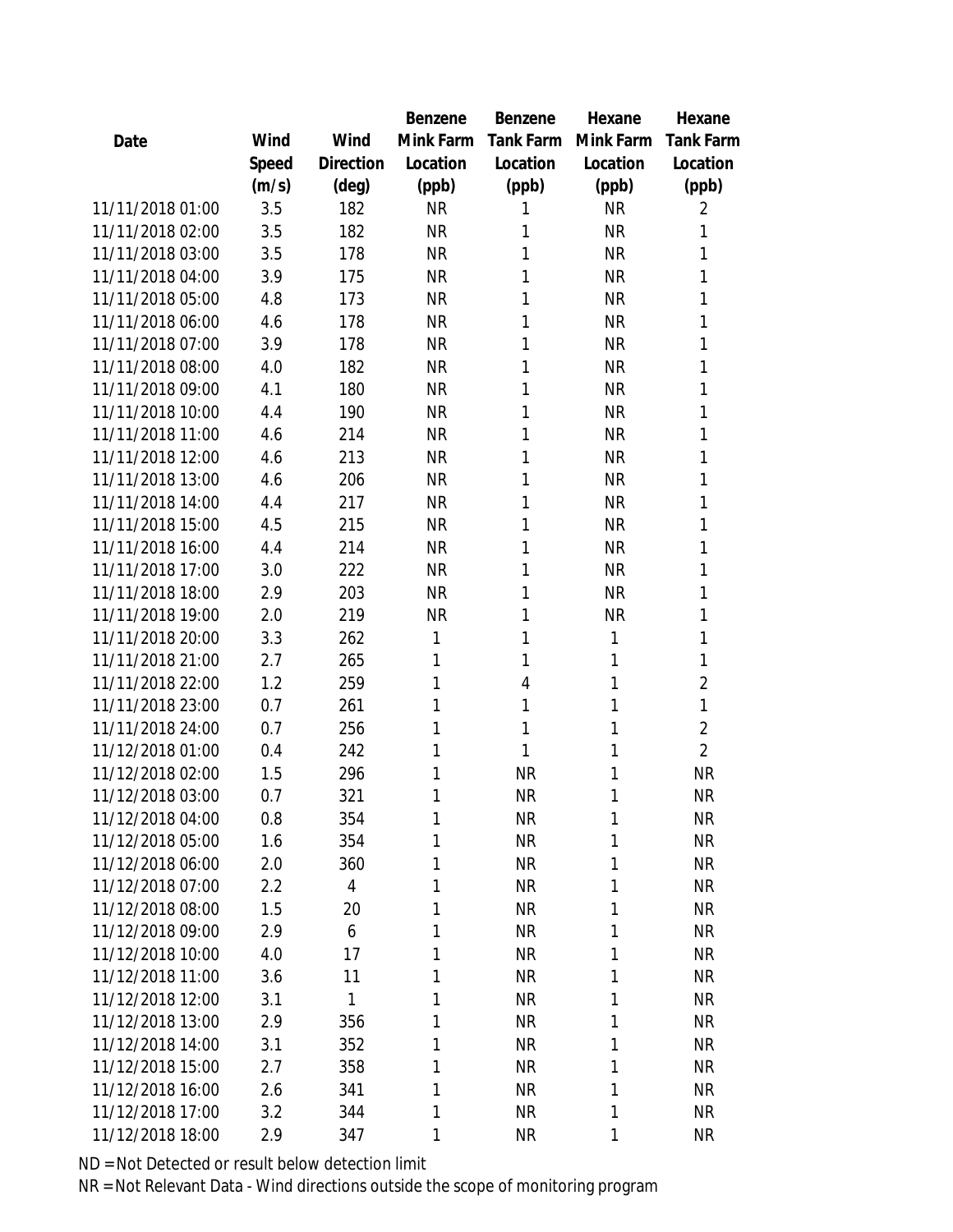|                  |       |                | Benzene   | Benzene        | Hexane    | Hexane           |
|------------------|-------|----------------|-----------|----------------|-----------|------------------|
| Date             | Wind  | Wind           | Mink Farm | Tank Farm      | Mink Farm | <b>Tank Farm</b> |
|                  | Speed | Direction      | Location  | Location       | Location  | Location         |
|                  | (m/s) | $(\text{deg})$ | (ppb)     | (ppb)          | (ppb)     | (ppb)            |
| 11/12/2018 19:00 | 3.4   | 341            | 1         | <b>NR</b>      | 1         | <b>NR</b>        |
| 11/12/2018 20:00 | 3.8   | 336            | 1         | <b>NR</b>      | 1         | <b>NR</b>        |
| 11/12/2018 21:00 | 3.7   | 336            | 1         | <b>NR</b>      | 1         | <b>NR</b>        |
| 11/12/2018 22:00 | 3.6   | 343            | 1         | <b>NR</b>      | 1         | <b>NR</b>        |
| 11/12/2018 23:00 | 3.0   | 349            | 1         | <b>NR</b>      | 1         | <b>NR</b>        |
| 11/12/2018 24:00 | 3.7   | 344            | 1         | <b>NR</b>      | 1         | <b>NR</b>        |
| 11/13/2018 01:00 | 3.1   | 342            | 1         | <b>NR</b>      | 1         | <b>NR</b>        |
| 11/13/2018 02:00 | 2.6   | 340            | 1         | <b>NR</b>      | 1         | <b>NR</b>        |
| 11/13/2018 03:00 | 3.6   | 334            | 1         | <b>NR</b>      | 1         | <b>NR</b>        |
| 11/13/2018 04:00 | 3.6   | 339            | 1         | <b>NR</b>      | 1         | <b>NR</b>        |
| 11/13/2018 05:00 | 5.0   | 330            | 1         | <b>NR</b>      | 1         | <b>NR</b>        |
| 11/13/2018 06:00 | 4.6   | 333            | 1         | <b>NR</b>      | 1         | <b>NR</b>        |
| 11/13/2018 07:00 | 3.6   | 334            | 1         | <b>NR</b>      | 1         | <b>NR</b>        |
| 11/13/2018 08:00 | 3.7   | 333            | 1         | <b>NR</b>      | 1         | <b>NR</b>        |
| 11/13/2018 09:00 | 3.4   | 332            | 1         | <b>NR</b>      | 1         | <b>NR</b>        |
| 11/13/2018 10:00 | 3.6   | 341            | 1         | <b>NR</b>      | 1         | <b>NR</b>        |
| 11/13/2018 11:00 | 3.7   | 330            | 1         | <b>NR</b>      | 1         | <b>NR</b>        |
| 11/13/2018 12:00 | 3.8   | 328            | 1         | <b>NR</b>      | 1         | <b>NR</b>        |
| 11/13/2018 13:00 | 3.5   | 330            | 1         | <b>NR</b>      | 1         | <b>NR</b>        |
| 11/13/2018 14:00 | 3.9   | 305            | 1         | <b>NR</b>      | 1         | <b>NR</b>        |
| 11/13/2018 15:00 | 4.1   | 301            | 1         | <b>NR</b>      | 1         | <b>NR</b>        |
| 11/13/2018 16:00 | 3.9   | 302            | 1         | <b>NR</b>      | 1         | <b>NR</b>        |
| 11/13/2018 17:00 | 3.8   | 298            | 1         | <b>NR</b>      | 1         | <b>NR</b>        |
| 11/13/2018 18:00 | 3.3   | 299            | 1         | <b>NR</b>      | 1         | <b>NR</b>        |
| 11/13/2018 19:00 | 2.9   | 286            | 1         | <b>NR</b>      | 1         | <b>NR</b>        |
| 11/13/2018 20:00 | 2.4   | 279            | 1         | <b>NR</b>      | 1         | <b>NR</b>        |
| 11/13/2018 21:00 | 2.3   | 262            | 1         | $\overline{2}$ | 1         | 1                |
| 11/13/2018 22:00 | 2.5   | 263            | 1         | $\mathfrak{Z}$ | 1         | $\overline{2}$   |
| 11/13/2018 23:00 | 2.5   | 263            | 1         | $\overline{2}$ | 1         | $\overline{2}$   |
| 11/13/2018 24:00 | 2.5   | 266            | 1         | 3              | 1         | $\overline{2}$   |
| 11/14/2018 01:00 | 2.5   | 291            | 1         | <b>NR</b>      | 1         | <b>NR</b>        |
| 11/14/2018 02:00 | 2.4   | 298            | 1         | <b>NR</b>      | 1         | <b>NR</b>        |
| 11/14/2018 03:00 | 3.2   | 329            | 1         | <b>NR</b>      | 1         | <b>NR</b>        |
| 11/14/2018 04:00 | 2.6   | 345            | 1         | <b>NR</b>      | 1         | <b>NR</b>        |
| 11/14/2018 05:00 | 1.8   | 1              | 1         | <b>NR</b>      | 1         | <b>NR</b>        |
| 11/14/2018 06:00 | 2.1   | 10             | 1         | <b>NR</b>      | 1         | <b>NR</b>        |
| 11/14/2018 07:00 | 2.0   | 33             | 1         | <b>NR</b>      | 1         | <b>NR</b>        |
| 11/14/2018 08:00 | 2.0   | 31             | 1         | <b>NR</b>      | 1         | <b>NR</b>        |
| 11/14/2018 09:00 | 0.5   | 30             | 1         | <b>NR</b>      | 1         | <b>NR</b>        |
| 11/14/2018 10:00 | 1.7   | 8              | 1         | <b>NR</b>      | 1         | <b>NR</b>        |
| 11/14/2018 11:00 | 1.8   | 9              | 1         | <b>NR</b>      | 1         | <b>NR</b>        |
| 11/14/2018 12:00 | 1.4   | 184            | <b>NR</b> | <b>NR</b>      | <b>NR</b> | <b>NR</b>        |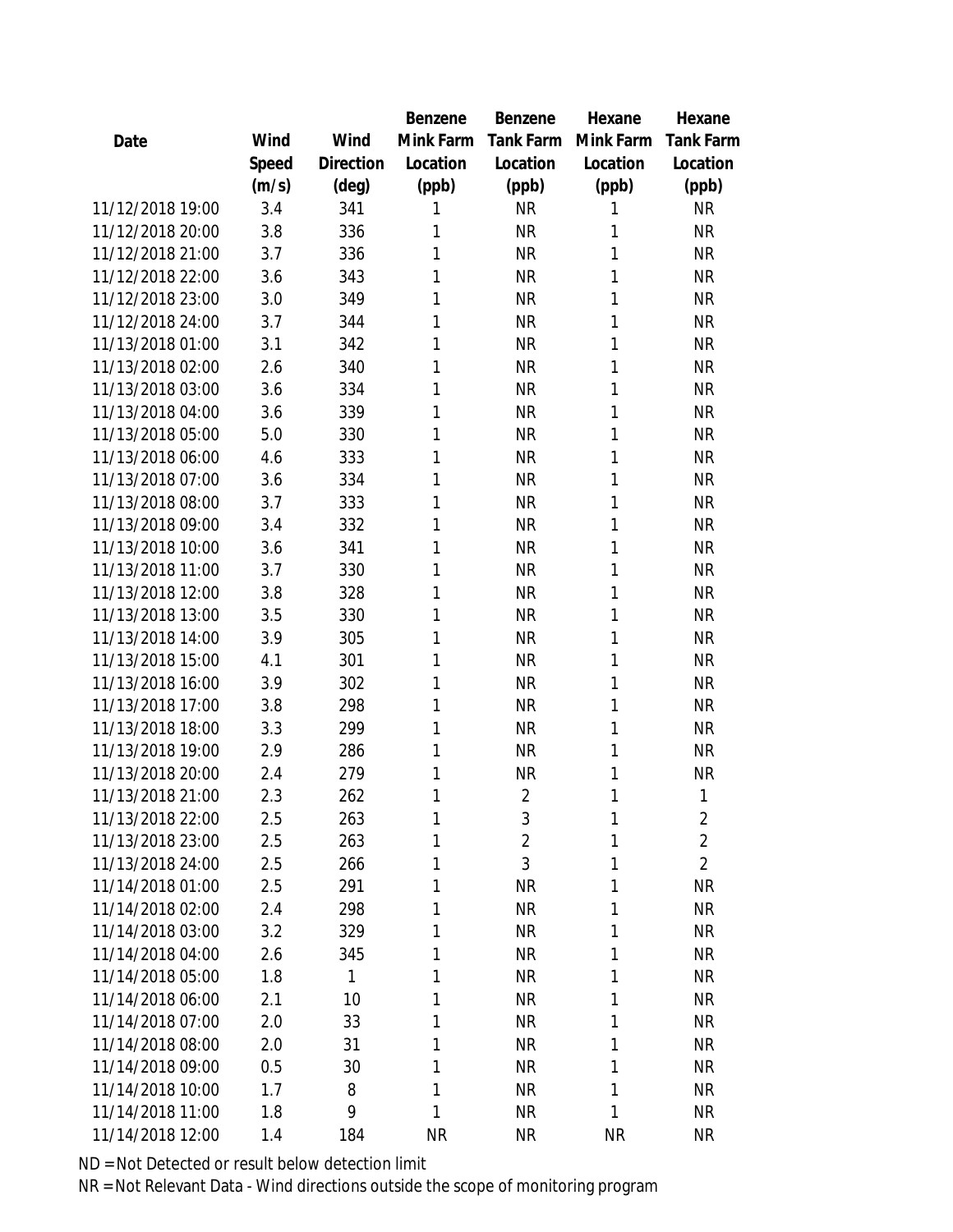|                  |       |                | Benzene      | Benzene   | Hexane       | Hexane           |
|------------------|-------|----------------|--------------|-----------|--------------|------------------|
| Date             | Wind  | Wind           | Mink Farm    | Tank Farm | Mink Farm    | <b>Tank Farm</b> |
|                  | Speed | Direction      | Location     | Location  | Location     | Location         |
|                  | (m/s) | $(\text{deg})$ | (ppb)        | (ppb)     | (ppb)        | (ppb)            |
| 11/14/2018 13:00 | 2.2   | 82             | <b>NR</b>    | <b>NR</b> | <b>NR</b>    | <b>NR</b>        |
| 11/14/2018 14:00 | 2.1   | 111            | <b>NR</b>    | <b>NR</b> | <b>NR</b>    | <b>NR</b>        |
| 11/14/2018 15:00 | 2.1   | 90             | <b>NR</b>    | <b>NR</b> | <b>NR</b>    | <b>NR</b>        |
| 11/14/2018 16:00 | 1.9   | 105            | <b>NR</b>    | <b>NR</b> | <b>NR</b>    | <b>NR</b>        |
| 11/14/2018 17:00 | 2.0   | 72             | <b>NR</b>    | <b>NR</b> | <b>NR</b>    | <b>NR</b>        |
| 11/14/2018 18:00 | 1.9   | 47             | <b>NR</b>    | <b>NR</b> | <b>NR</b>    | <b>NR</b>        |
| 11/14/2018 19:00 | 2.4   | 87             | <b>NR</b>    | <b>NR</b> | <b>NR</b>    | <b>NR</b>        |
| 11/14/2018 20:00 | 2.1   | 76             | <b>NR</b>    | <b>NR</b> | <b>NR</b>    | <b>NR</b>        |
| 11/14/2018 21:00 | 1.7   | 106            | <b>NR</b>    | <b>NR</b> | <b>NR</b>    | <b>NR</b>        |
| 11/14/2018 22:00 | 1.8   | 89             | <b>NR</b>    | <b>NR</b> | <b>NR</b>    | <b>NR</b>        |
| 11/14/2018 23:00 | 2.0   | 59             | <b>NR</b>    | <b>NR</b> | <b>NR</b>    | <b>NR</b>        |
| 11/14/2018 24:00 | 1.9   | 81             | <b>NR</b>    | <b>NR</b> | <b>NR</b>    | <b>NR</b>        |
| 11/15/2018 01:00 | 2.5   | 94             | <b>NR</b>    | <b>NR</b> | <b>NR</b>    | <b>NR</b>        |
| 11/15/2018 02:00 | 2.9   | 100            | <b>NR</b>    | <b>NR</b> | <b>NR</b>    | <b>NR</b>        |
| 11/15/2018 03:00 | 2.8   | 88             | <b>NR</b>    | <b>NR</b> | <b>NR</b>    | <b>NR</b>        |
| 11/15/2018 04:00 | 2.4   | 76             | <b>NR</b>    | <b>NR</b> | <b>NR</b>    | <b>NR</b>        |
| 11/15/2018 05:00 | 1.4   | 61             | <b>NR</b>    | <b>NR</b> | <b>NR</b>    | <b>NR</b>        |
| 11/15/2018 06:00 | 1.7   | 96             | <b>NR</b>    | <b>NR</b> | <b>NR</b>    | <b>NR</b>        |
| 11/15/2018 07:00 | 1.7   | 48             | <b>NR</b>    | <b>NR</b> | <b>NR</b>    | <b>NR</b>        |
| 11/15/2018 08:00 | 2.1   | 45             | <b>NR</b>    | <b>NR</b> | <b>NR</b>    | <b>NR</b>        |
| 11/15/2018 09:00 | 2.4   | 51             | <b>NR</b>    | <b>NR</b> | <b>NR</b>    | <b>NR</b>        |
| 11/15/2018 10:00 | 2.3   | 76             | <b>NR</b>    | <b>NR</b> | <b>NR</b>    | <b>NR</b>        |
| 11/15/2018 11:00 | 2.1   | 113            | <b>NR</b>    | <b>NR</b> | <b>NR</b>    | <b>NR</b>        |
| 11/15/2018 12:00 | 1.9   | 109            | <b>NR</b>    | <b>NR</b> | <b>NR</b>    | <b>NR</b>        |
| 11/15/2018 13:00 | 1.9   | 137            | <b>NR</b>    | <b>NR</b> | <b>NR</b>    | <b>NR</b>        |
| 11/15/2018 14:00 | 1.1   | 202            | <b>NR</b>    | 1         | <b>NR</b>    | 1                |
| 11/15/2018 15:00 | 2.5   | 204            | <b>NR</b>    | 1         | <b>NR</b>    | 1                |
| 11/15/2018 16:00 | 2.5   | 207            | <b>NR</b>    | 1         | <b>NR</b>    | 1                |
| 11/15/2018 17:00 | 2.6   | 259            | 1            | 1         | 1            | 1                |
| 11/15/2018 18:00 | 3.3   | 258            | 1            | 1         | 1            | 1                |
| 11/15/2018 19:00 | 2.9   | 248            | $\mathbf{1}$ | 1         | $\mathbf{1}$ | 1                |
| 11/15/2018 20:00 | 2.9   | 226            | <b>NR</b>    | 1         | <b>NR</b>    | 1                |
| 11/15/2018 21:00 | 3.6   | 206            | <b>NR</b>    | 1         | <b>NR</b>    | 1                |
| 11/15/2018 22:00 | 4.8   | 230            | 1            | 1         | $\mathbf{1}$ | 1                |
| 11/15/2018 23:00 | 5.0   | 215            | <b>NR</b>    | 1         | <b>NR</b>    | 1                |
| 11/15/2018 24:00 | 4.4   | 203            | <b>NR</b>    | 1         | <b>NR</b>    | 1                |
| 11/16/2018 01:00 | 4.0   | 194            | <b>NR</b>    | 1         | <b>NR</b>    | 1                |
| 11/16/2018 02:00 | 4.3   | 193            | <b>NR</b>    | 1         | <b>NR</b>    | 1                |
| 11/16/2018 03:00 | 4.5   | 187            | <b>NR</b>    | 1         | <b>NR</b>    | 1                |
| 11/16/2018 04:00 | 4.6   | 206            | NR.          | 1         | <b>NR</b>    | 1                |
| 11/16/2018 05:00 | 5.5   | 219            | <b>NR</b>    | 1         | <b>NR</b>    | 1                |
| 11/16/2018 06:00 | 4.6   | 240            | 1            | 1         | $\mathbf{1}$ | 1                |